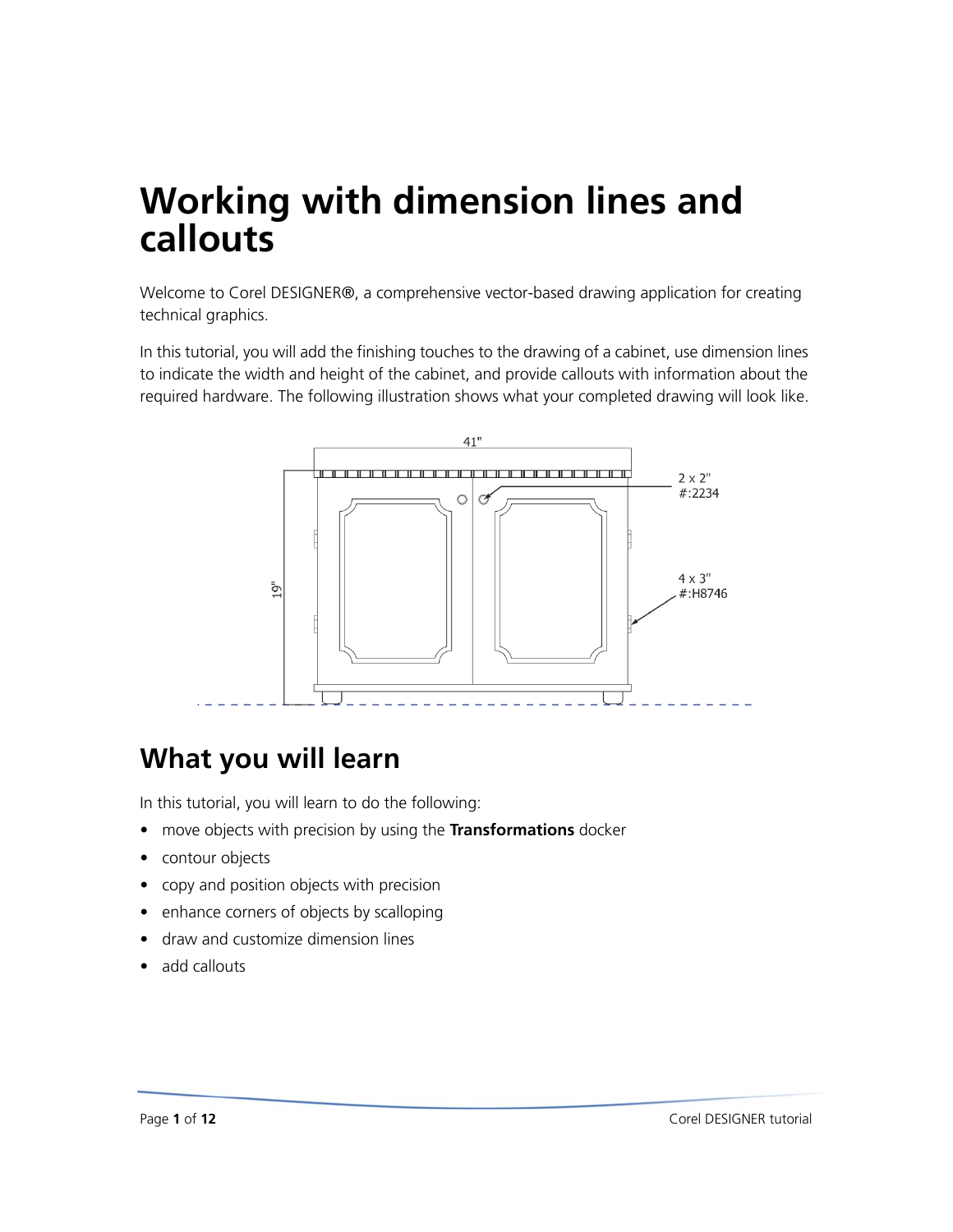## **Opening the drawing**

To begin this tutorial, you will open the drawing of a cabinet.

#### **To open the drawing**

- **1** Click **File Open.**
- **2** Open the file **cabinet.des**, which you downloaded earlier.

### **Adding indentations to the top of the cabinet**

Using the **Transformations** docker, you'll move copies of the two small lines in the middle of the top rectangle. This action will make the cabinet appear indented.

#### **To move copies of the grouped lines**

**1** Using the **Pick** tool  $\left|\mathbf{r}\right|$ , click the grouped lines in the middle of the top rectangle.



**2** Click **Arrange Transformations Position**.

The **Transformations** docker appears with the **Position** page displayed. Next, you'll move 12 copies of the grouped lines by 0.25 inch to fill the right half of the rectangle.

- **3** On the **Position** page, type **0.25** in the first box, which lets you move objects horizontally.
- **4** In the **Copies** box, type **12**.
- **5** Click **Apply**.

The top rectangle should look like this:



**6** To fill the left side of the top with grouped lines, select the middle lines again.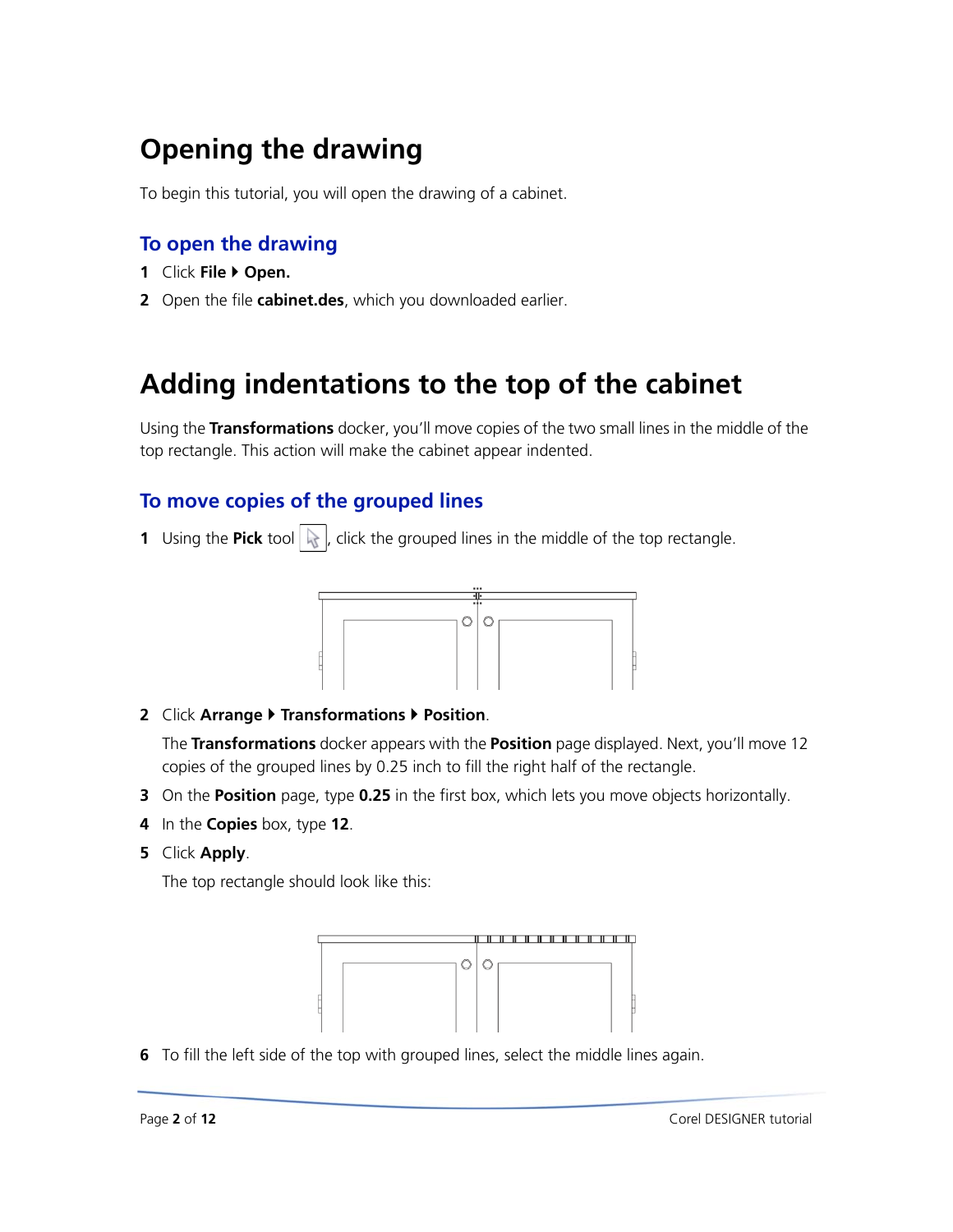- **7** On the **Position** page of the **Transformations** docker, type **-0.25** in the first box. Type a hyphen to represent the minus sign. The negative value will move copies of the selected lines to the left.
- **8** Make sure that the **Copies** box still displays **12**, and click **Apply**.



### **Finishing the cabinet doors**

Next, you'll apply a contour effect to add a decorative panel to the left door of the cabinet. Then, you'll scallop the corners of the decorative element. Scalloping rounds and inverts the corner to create a notch.

When you are finished with the left door, you will copy the decorative panel to the right door and use gravity snapping to position the decorative panel with precision. Gravity snapping is the attraction of the pointer to a snap point. To learn more about gravity snapping, see the tutorial "Drawing with precision."

### **To add a contour effect to the inside rectangle**

- **1** Using the **Pick** tool  $\left|\mathbf{r}\right|$ , select the inside rectangle of the left door.
- **2** Click **Effects Contour**.
- **3** In the **Contour** docker, click the **Inside contour** button  $\left| \cdot \right|$

By clicking the **Inside contour** button, you can apply a contour effect to the inside of the rectangle.

- **4** In the **Contour offset** box, type **0.1**.
- **5** In the **Contour steps** box, type **1** to add a single contour line.
- **6** Click **Apply**.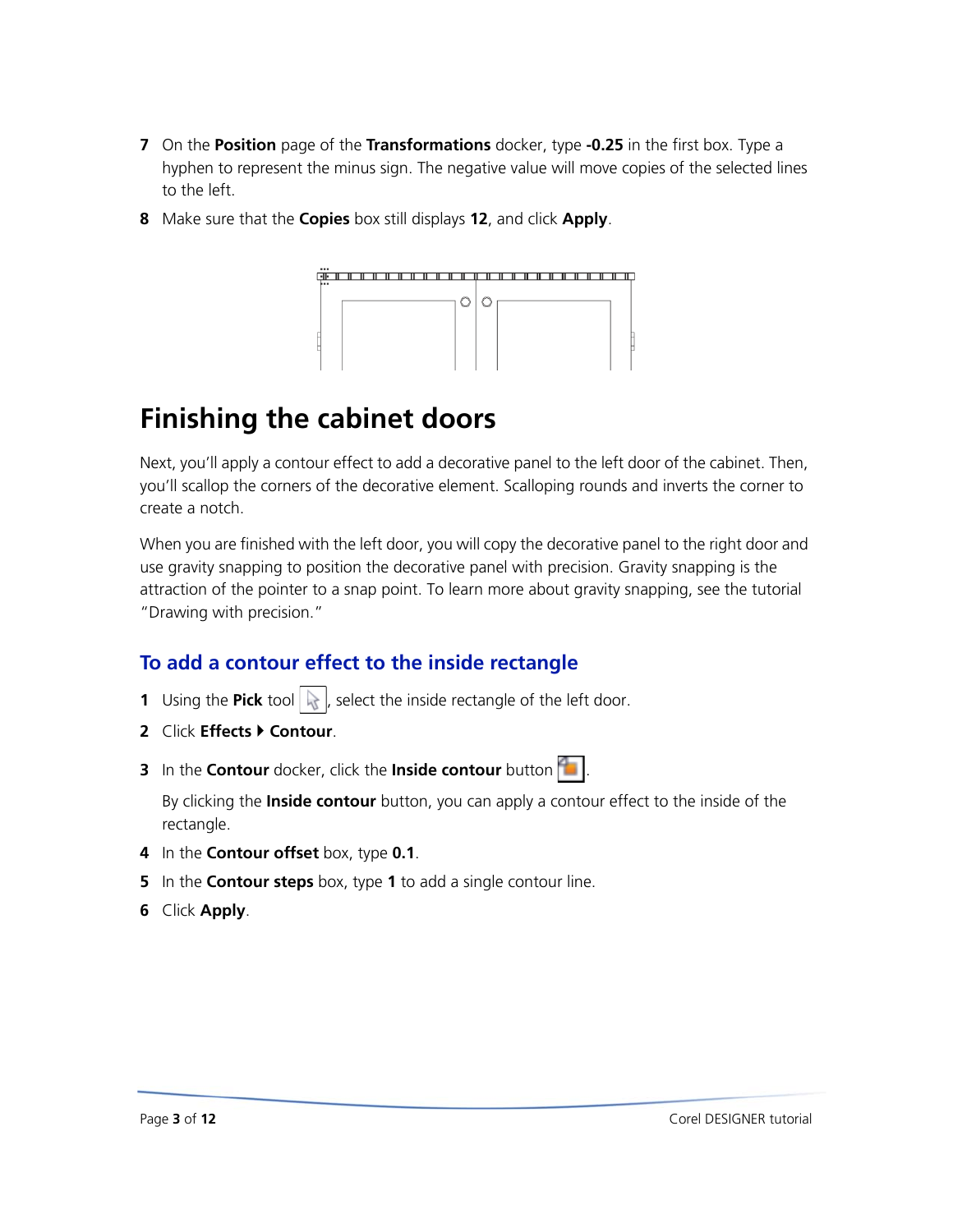

### **To scallop the contoured rectangle**

- **1** Using the **Pick** tool  $\left[\frac{1}{N}\right]$ , click the outside edge of the contoured rectangle.
- **2** Click the **Scalloped corner** button  $\boxed{1}$  on the property bar.
- **3** In one **Corner radius** box, type **0.25**.
- **4** Press **Enter**.

When the **Edit corners together** option is enabled, the corner radius value that you type in one corner radius box is automatically applied to all corners of the rectangle.

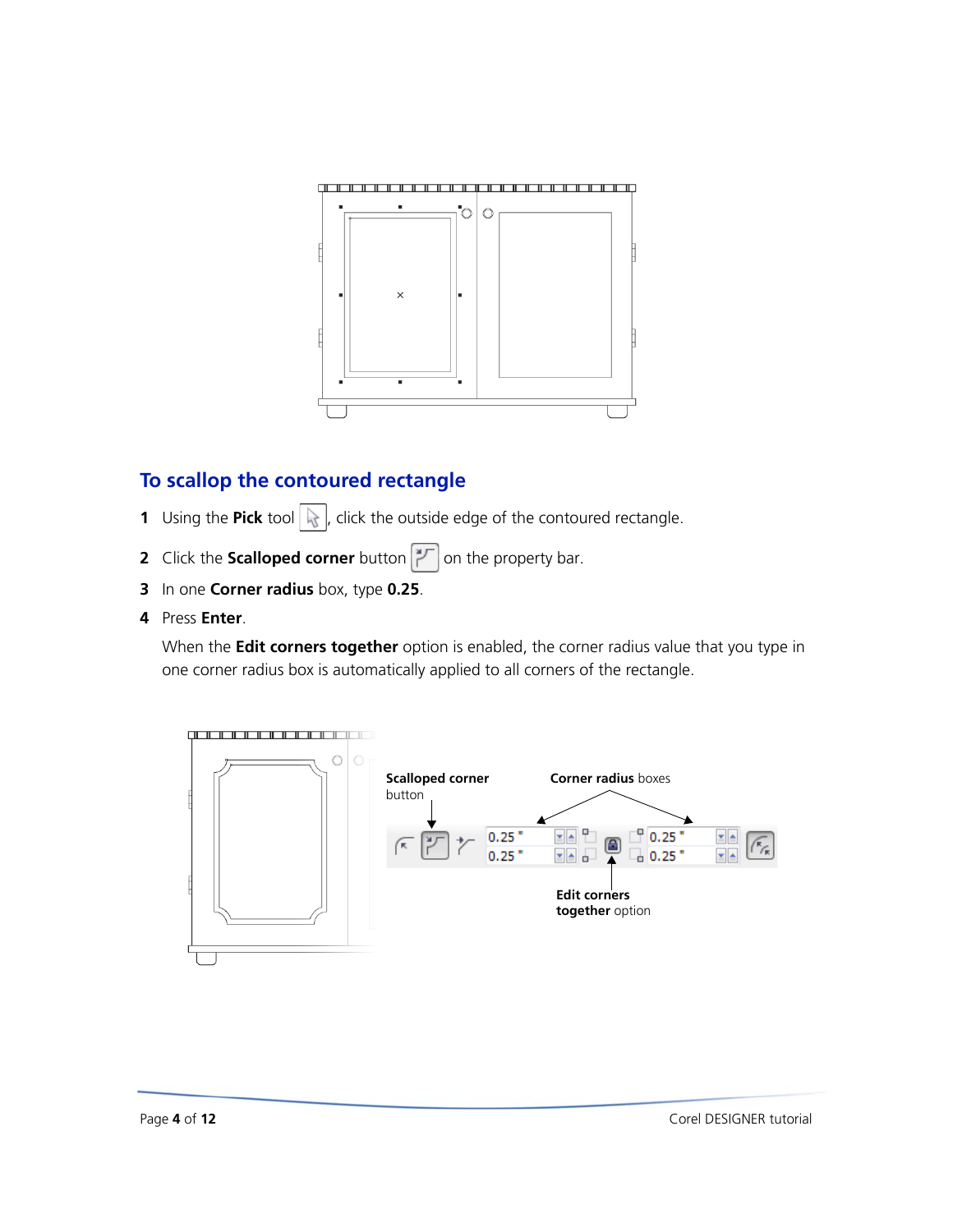### **To copy the decorative panel to the right door**

**1** Using the **Pick** tool  $\left|\mathbf{k}\right|$ , right-click the decorative element, move it to the center of the inside rectangle of the right door, and release the mouse button when the center snap point is displayed. On the menu that appears, click **Copy here**.



You have now copied the decorative panel on top of the inside rectangle of the right door.

**2** Using the **Pick** tool  $\left|\frac{1}{N}\right|$ , click any of the corners of the inside rectangle that show behind the decorative panel, and press **Delete** to delete the rectangle.

Both cabinet doors now have the same decorative panel. With the help of gravity snapping, you positioned the copy of the decorative panel in the center of the right door.

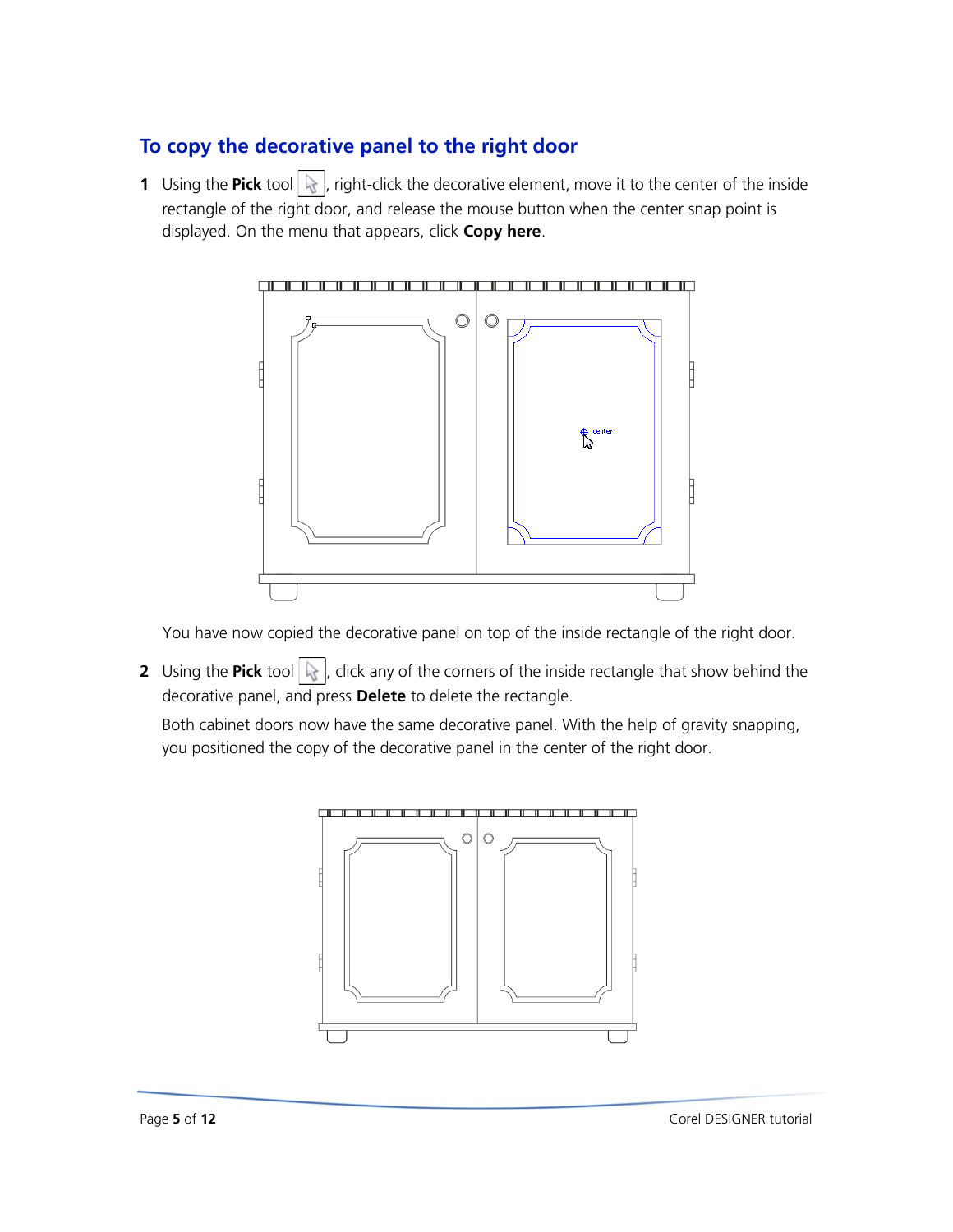## **Adding dimension lines**

Next, you'll add dimension lines to your drawing. Using the **Parallel dimension** tool, you'll indicate the height and width of the cabinet. Before drawing the dimension lines, you must change the default settings of the **Parallel dimension** tool. By default, dimension lines are dynamic, and they change as you resize the object that is measured. Because this drawing is not in scale, however, you must turn off dynamic dimensioning.

You will also customize the extension lines that support the dimension lines by specifying both the distance from the object and the length of the extension overhang.



### **To change the default settings of the Parallel Dimension tool**

- **1** In the toolbox, click the **Dimension tools** button, and then click the **Parallel dimension** tool
	- ≮∕∗

.

- **2** On the property bar, click the **Dynamic dimensioning** button  $\leftarrow$  to disable dynamic dimensioning.
- **3** Click the **Extension line options** button  $\left[\frac{H+H}{\overline{A}}\right]$ .
- **4** Enable the **Distance from object** check box, and type **0** in the **Distance** box.
- **5** Enable the **Extension overhang** check box, and type **0** in the **Distance** box.

| Customize extension lines<br>Distance from object |  |
|---------------------------------------------------|--|
|                                                   |  |
|                                                   |  |
| 0.0                                               |  |
| Extension overhang                                |  |
|                                                   |  |
|                                                   |  |

**6** Click the **Keep settings** button  $\left[\begin{matrix} 1 & 0 \\ 0 & 0 \end{matrix}\right]$  on the property bar.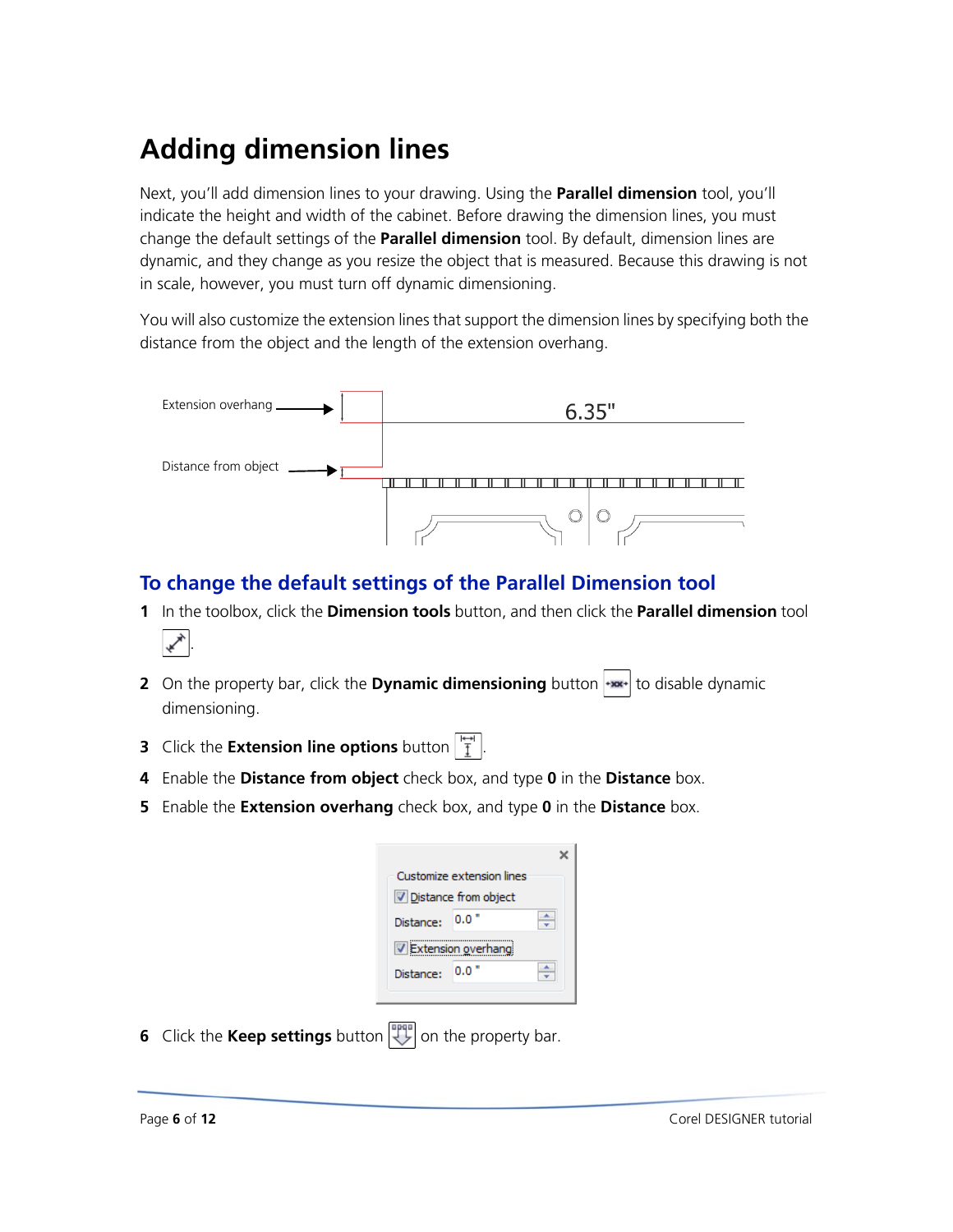### **To add dimension lines for the width and height of the cabinet**

**1** To add a dimension line for the width, hover over the upper-left corner of the cabinet, click without releasing when a node snap point appears, and then drag to the node snap point of the upper-right corner. Release when the node snap point appears, and move the pointer upward to determine the length of the extension line. Move the pointer to the left, and click to position the dimension text.



- **2** Note that the drawing is not accurately scaled, so the dimension text does not show the true dimensions. To modify the dimension text, click the **Text** tool  $\mathbb{A}$ , double-click the dimension text, and type **41".** Type double quotation marks to represent the inch mark.
- **3** From the horizontal ruler, drag a guideline to the base of the legs, as shown in the following illustration. You will snap to this guideline when you draw the dimension line for the height of the cabinet.



4 To add a dimension line for the height, click the **Parallel dimension** tool  $\mathbf{r}$ , hold down **Ctrl**, hover over the upper-left corner of the cabinet until a node snap point is displayed, and click without releasing the mouse button. Then, drag to the bottom of the cabinet until an edge snap point appears on the guideline, and release the mouse button and **Ctrl**. Move the pointer to the left to determine the length of the extension line. Next, move the pointer upward, and click to position the dimension text.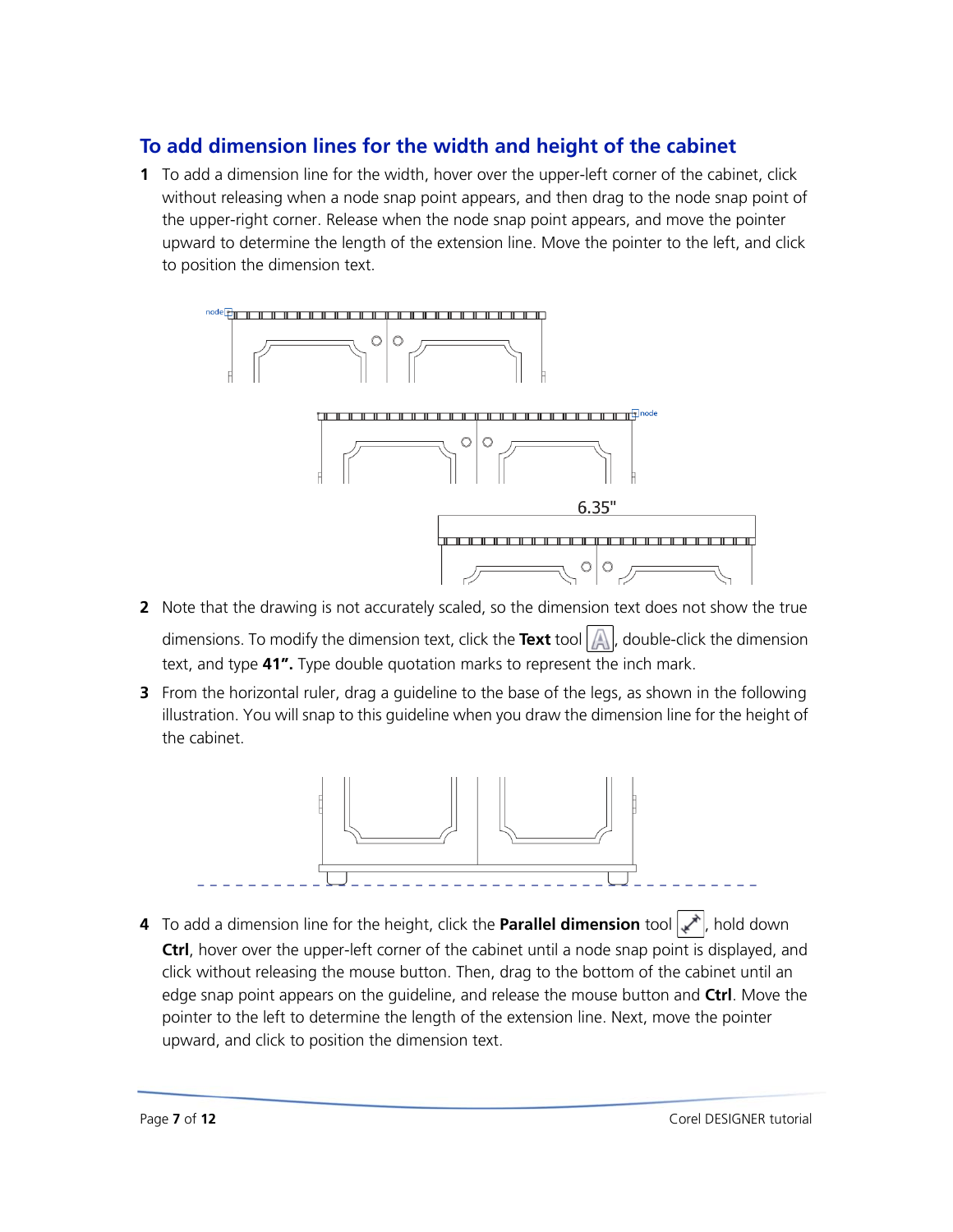

**5** To change the dimension text for the height, double-click the dimension text by using the **Text** tool  $\left| \bigwedge_{n=1}^{\infty} \right|$ , and type **19".** 

The drawing should look like this:



### **Adding the callouts**

Next, you'll add callouts for the hinges and knobs. You can use dynamic guides to align the two callout labels.

#### **To add a callout for one of the hinges**

1 In the toolbox, click the **Callout tools** button, and click the **1-leg callout** tool  $\swarrow$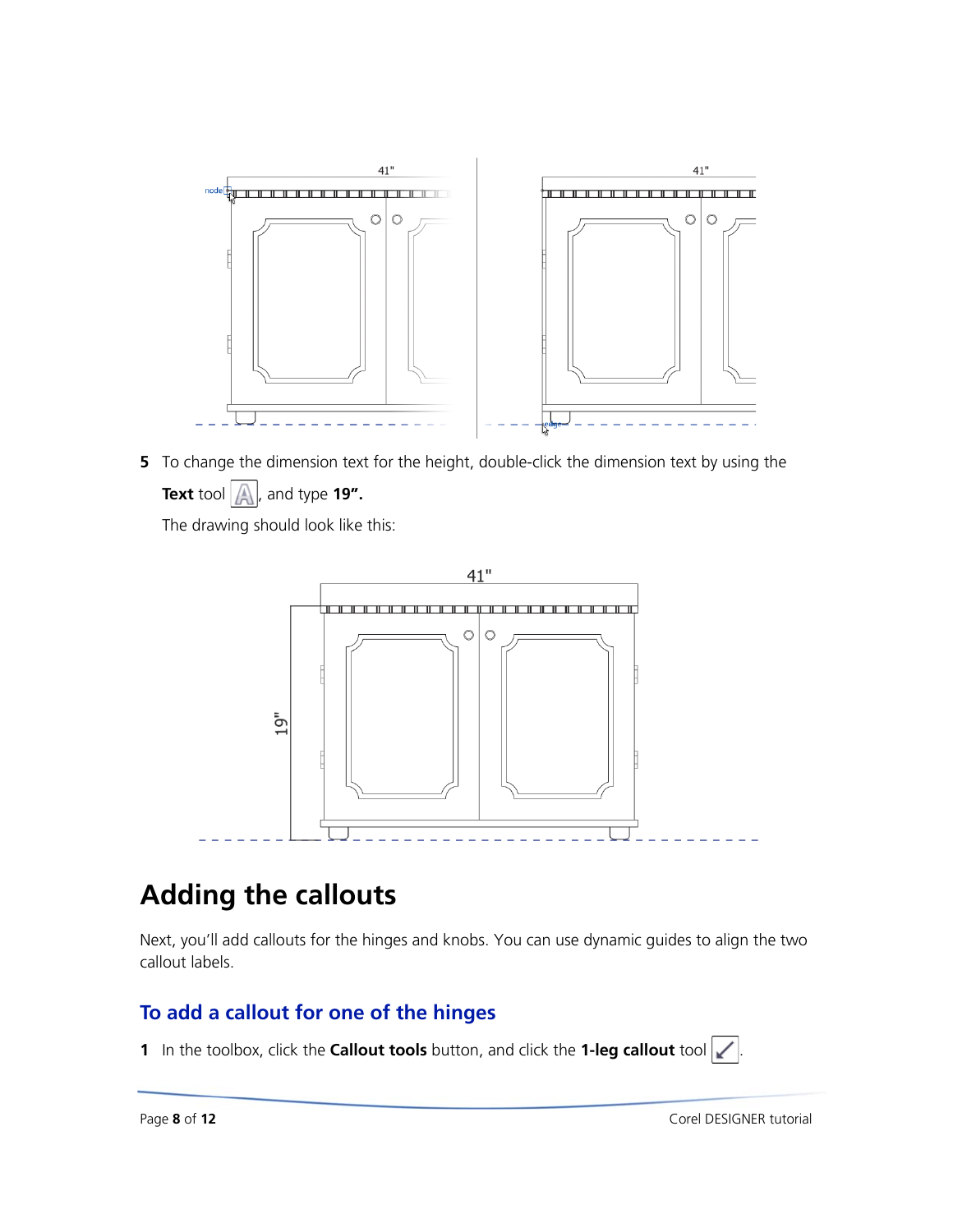If you want the callout and dimension text to have the same font, click the **Character** 

**formatting** button  $|\mathbf{x}|$  on the property bar. From the **Font list** list box in the **Character** section of **Text properties** docker, choose the font that matches the dimension text. The font **Arial** is used for dimension text in the illustrations of this tutorial.

- **2** On the property bar, choose **Box** from the **Callout shape** list box, and click the **Keep settings** button **!!!**
- **3** Point to the lower-right hinge. When the midpoint snap point is displayed along the edge of the hinge, drag to where you want the callout text to appear. '

If the midpoint snap point is not displaying, click **Tools Gravity**, and in the Modes box, enable the **Midpoint** check box.

check boxes you want.

- **4** Type **4 X 3 "**, and press **Enter**. Type double quotation marks to represent the inch mark.
- **5** Type **#: H8746**, which indicates the part number of the hinges.



### **To add a callout for the right knob**

- **1** In the toolbox, click the **Callout tools** button, and click the 2-leg callout tool
- **2** Point to the center of the right knob, and when the center snap point appears, click to add the arrow of the callout. Do not release the mouse button.
- **3** Drag upward and to the right, and release the mouse button before reaching the top of the cabinet. The first segment of the callout ends at this point.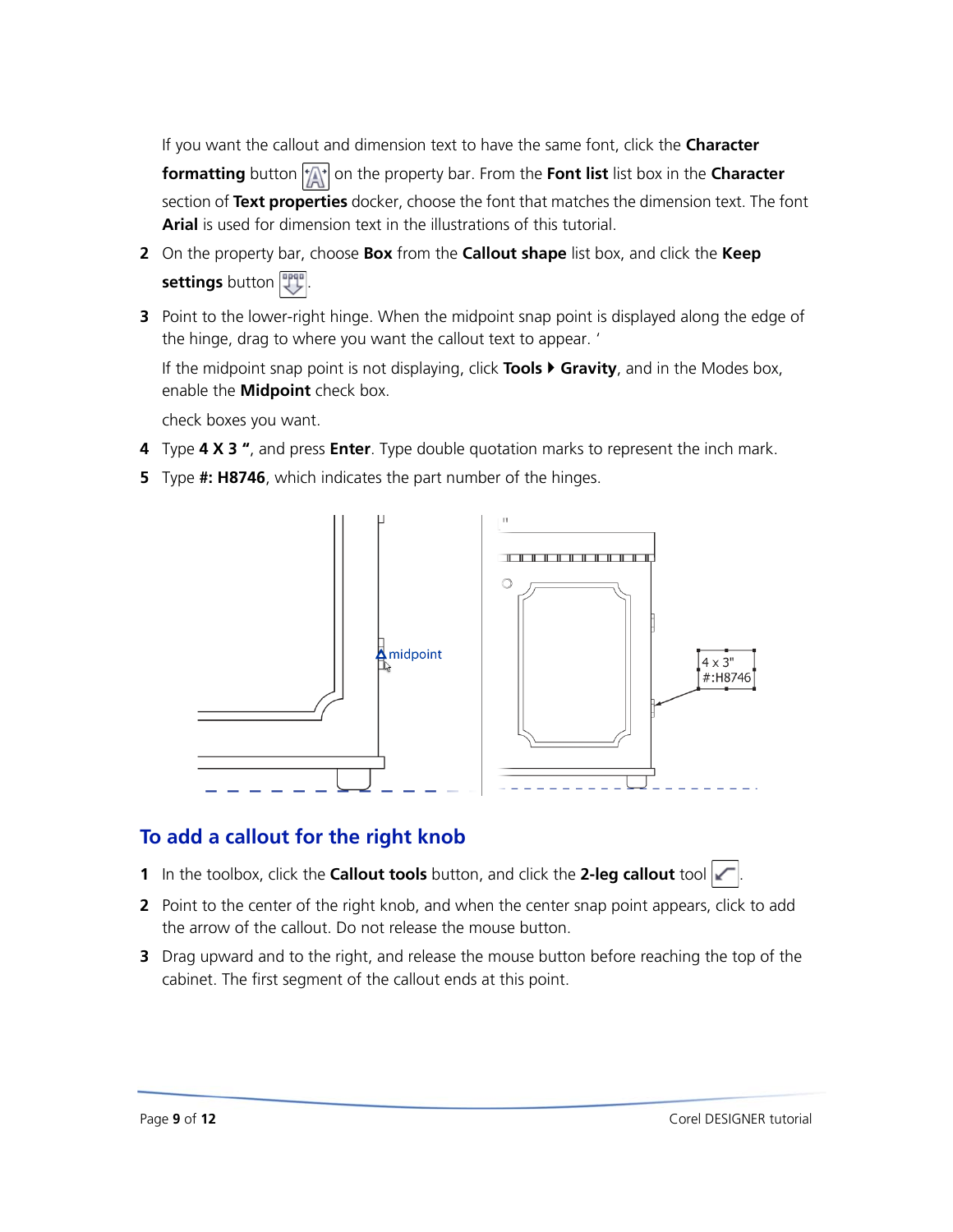

**4** Move the pointer horizontally to the right, hold down **Ctrl**, and click when the pointer is above the left edge of the first callout.

You can also align the callout labels with precision by using dynamic guides (**Alt + Shift + D**). First, click in the center of the right knob, and drag to where you want to end the first segment of the callout. Next, move the pointer to the upper-left corner of the first callout, and move it back to the endpoint of the first segment. Then, move the pointer horizontally to the right, hold down **Ctrl**, and click when a dynamic guide is displayed from the left edge of the first callout.



- **5** Type **2 X 2"**, and press **Enter**. Type double quotation marks to represent the inch mark.
- **6** Type **#: 2234**, which indicates the part number of the hinges.

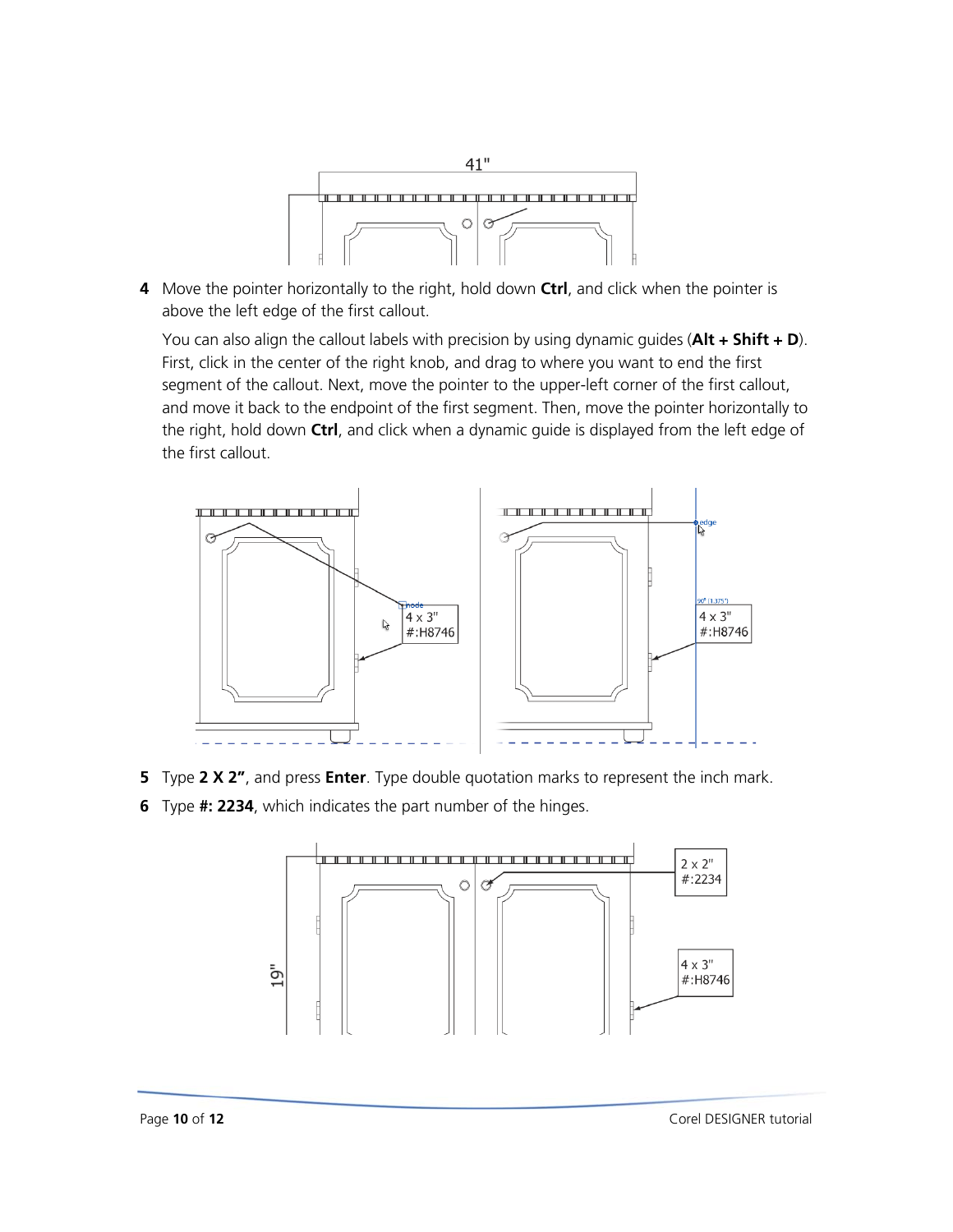## **Applying the same settings to similar objects**

You can apply the same settings to all objects of a specific object type in a drawing. For this project, you'll use a keyboard shortcut to select both callouts in the drawing, and then you'll change the callout style.

### **To apply the same settings to the callouts in the drawing**

- **1** In the toolbox, click the **1-leg callout** tool  $\mathbf{X}$
- **2** Press **Ctrl + A** to select both callouts.
- **3** On the property bar, choose a different callout style from the **Callout shape** list box.



The project is now complete.